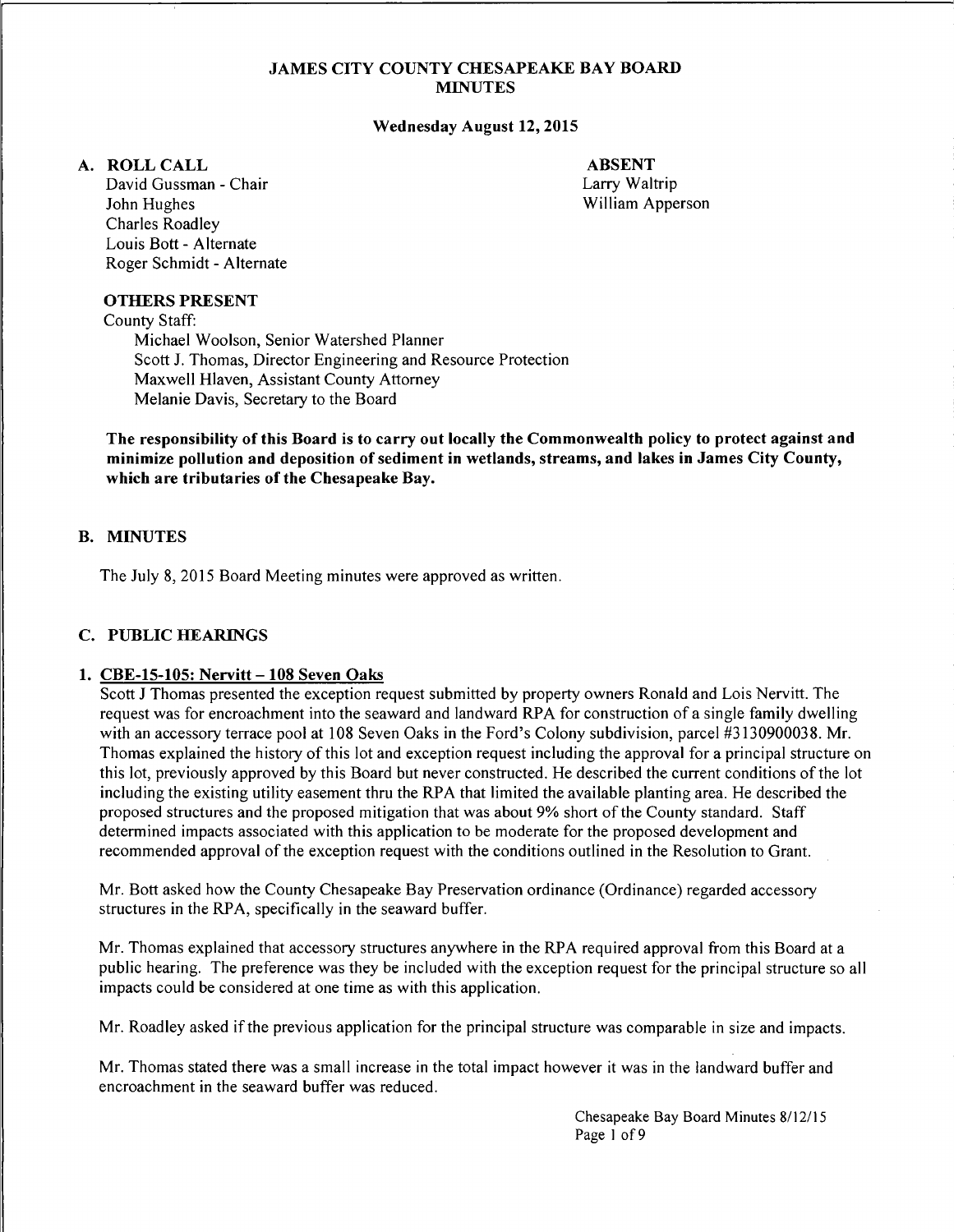Mr. Schmidt asked if this lake adjacent to the parcel had perennial or intermittent flow.

Mr. Gussman asked if the County considered it a BMP (stormwater pond).

Mr. Thomas replied that it was considered a BMP but with perennial feed and therefore had the 100 foot buffer around it.

Mr. Gussman opened the public hearing and closed the public hearing as no one wished to speak.

Mr. Roadley stated these cases were difficult with conditions created by the 2004 changes to the Ordinance. He felt that Mr. Nervitt had worked in good faith with the County to minimize the associated impacts to the RPA. However, he was somewhat concerned with an accessory structure in the seaward buffer.

Mr. Bott fully supported the principal structure in the RPA but had reservations about approving an accessory structure in the seaward buffer that could be considered self-imposed. He also was concerned that the proposed mitigation was slightly below the minimum requirement.

Mr. Hughes stated the lot was platted and purchased prior to the change in the Ordinance and felt that Mr. Nervitt had worked with Staff for a plan that would meet his needs and minimize impacts as much as possible. He felt the mitigation shortage was due to the utility easement on the lot and not the fault of the applicant.

Mr. Gussman felt that because it was a large BMP and not a tidal creek, the impacts would not be detrimental to water quality.

Mr. Hughes made a motion to adopt the resolution to grant the exception for Chesapeake Bay Board Case CBE-J 5-105 at 108 Seven Oaks, Parcel #3130900038.

The motion was approved by a 4-1 vote. (Aye: Hughes, Schmidt, Roadley, Gussman) (Nay: Bott)

### RESOLUTION GRANTING AN EXCEPTION ON JCC RE TAX PARCEL 3130900038

- WHEREAS, Ronald A. and Lois S. Nervitt, 101 Stone Bridge Drive Williamsburg, VA (the "Applicant") has applied to the Chesapeake Bay Board of James City County (the "Board") to request an exception to the use of the Resource Protection Area (the "RPA") on a parcel of property identified as JCC RE Tax Parcel 3130900038 and further identified as 108 Seven Oaks in the Ford's Colony subdivision (the "Property") as set forth in the application CBE-15-105 for the purpose of constructing a single family dwelling with a terrace pool; and
- WHEREAS, the Board has listened to the arguments presented and has carefully considered all evidence entered into the record.
- NOW, THEREFORE, following a public hearing on August 12, 2015, the Chesapeake Bay Board of James City County by a majority vote of its members FINDS that:
	- 1. The exception request is the minimum necessary to afford relief.
	- 2. Granting the exception will not confer upon the Applicant any special privileges denied by Chapter 23, Chesapeake Bay Preservation, of the James City County Code, to other property owners similarly situated in the vicinity.

Chesapeake Bay Board Minutes 8/12/15 Page 2 of 9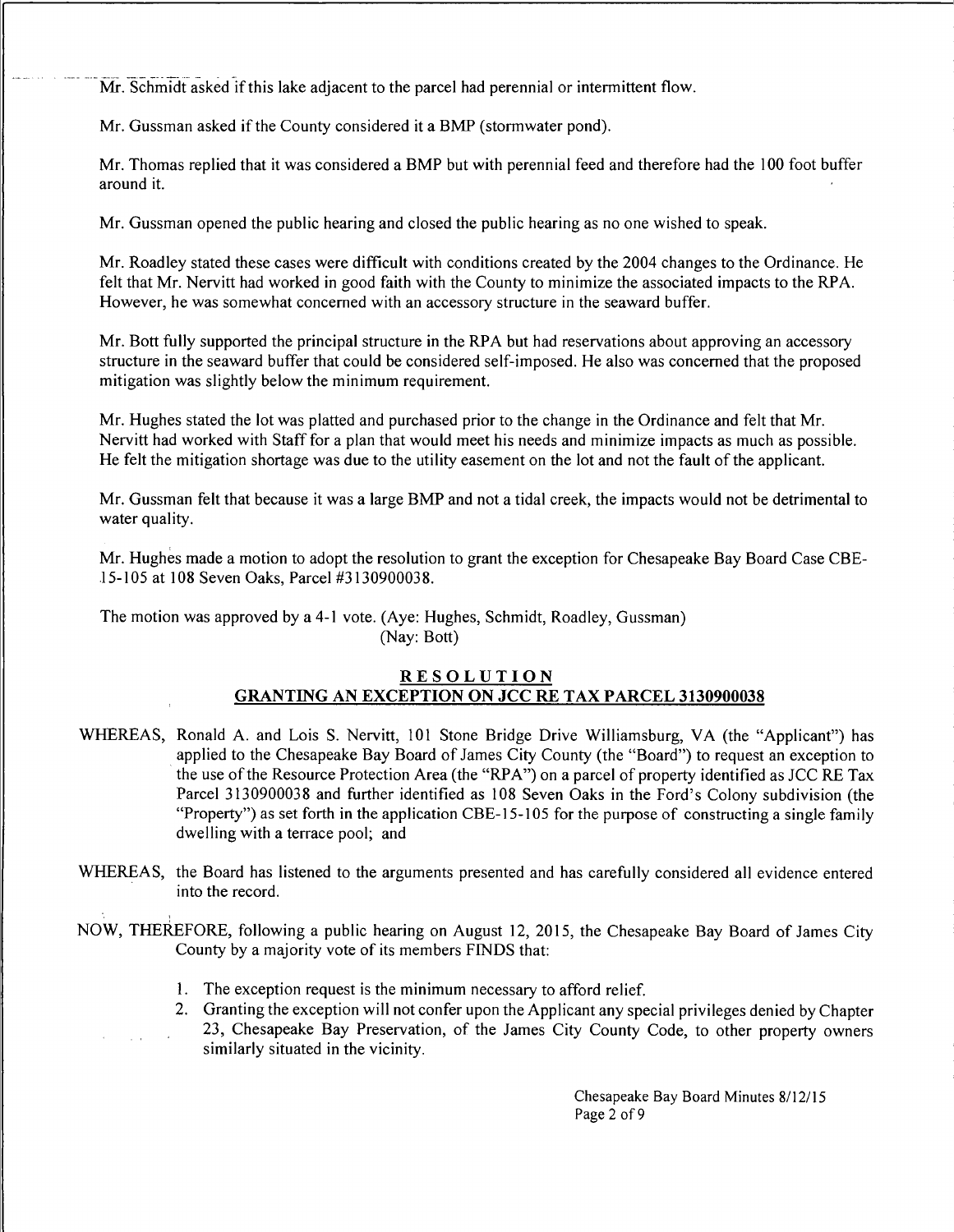- 3. The exception request will be in harmony with the purpose and intent of Chapter 23 of the James City County Code, and is not of substantial detriment to water quality.
- 4; The exception request is not based on conditions or circumstances that are self-created or selfimposed, nor does the request arise from conditions or circumstances either permitted or nonconforming that are related to adjacent parcels.
- 5. Reasonable and appropriate conditions are hereby imposed, as set forth below, which will prevent the exception request from causing a degradation of water quality.
- 6. In granting this exception, the following conditions are hereby imposed to prevent this exception request from causing degradation of water quality:
	- 1) The applicant must obtain all other necessary federal, state, and local permits as required for the project.
	- 2) Design and construction of the onlot runoff reduction/pollutant removal practice proposed shall generally follow micro-scale specifications found in Virginia DEQ Stormwater Design Specifications No. 1 (Rooftop Disconnection), No. 8 (Infiltration), or No. 9 (Bioretention); or alternatively, an equivalent and acceptable published and agreed upon standard for onlot residential practices. Final design/construction information for the practice as labeled on the mitigation plan as "Proposed Rain Garden Area (To Be Designed)" shall be submitted to the Engineering and Resource Protection Division for review and approval prior to installation.
	- 3) At the time of building permit application for the single-family residence dwelling, if there is any encroachment into the 25 foot pond buffer/setback, defined as the zone 25 feet landward from the JOO-year design high water elevation of the lake (Dam No. 1; County BMP ID Code: PC083; Normal Pool Elevation 48.0; DHW Elevation 50.45), a Pond Buffer/Setback waiver request will need to be submitted, reviewed, and approved by the County in accordance with those specific County program guidelines and procedures.
	- 4) A surety of \$4,000 will be required in a form acceptable to the County Attorney's office to guarantee the mitigation plan including canopy tree, understory trees and shrub/ground cover plantings and the onlot rain garden practice.
	- 5) This exception request approval shall become null and void if construction has not begun by August 12, 2016.
	- 6) Written requests for an extension to an exception shall be submitted to the Engineering and Resource Protection Division no later than 6 weeks prior to the expiration date.

# 2. CBE-15-106: Duguay- 2836 Durfey's Mill Road

Michael Woolson presented the exception request submitted by the property owner, Mr. Jim Duguay with Performance Contracting. The request was for encroachment into the landward RPA associated with construction of a single family dwelling and attached deck at 2836 Durfey's Mill Road in the Lake Powell Pointe subdivision, parcel #4741200055. Mr. Woolson provided a history of the subdivision, the lake and the associated wetland delineation. He then described the proposed structures, associated impacts to the RPA and the proposed mitigation which exceeded the standard county requirements but were not adequately shown on the submitted plan. He explained that because this lot was plated prior to adoption of the Chesapeake Bay Preservation ordinance (Ordinance) and proposed impacts were only to the landward RPA, this exception request would normally be administratively processed. However, because the County received a significant amount of public comment from citizens and the Lake Powell Pointe Architectural Review Board (LPP ARB), the manager could not determine if granting the exception would confer to this applicant special privileges denied to other property owners similarly situated in the vicinity, and the decision was made to process this request through the Chesapeake Bay Board at a public hearing in order to allow for public advertisement and comment. Staff determined the impacts associated with the project to be minor for the proposed development and recommended approval of the exception request with the conditions outlined in the Resolution to Grant.

Mr. Gussman opened the public hearing.

Chesapeake Bay Board Minutes 8/12/15 Page 3 of 9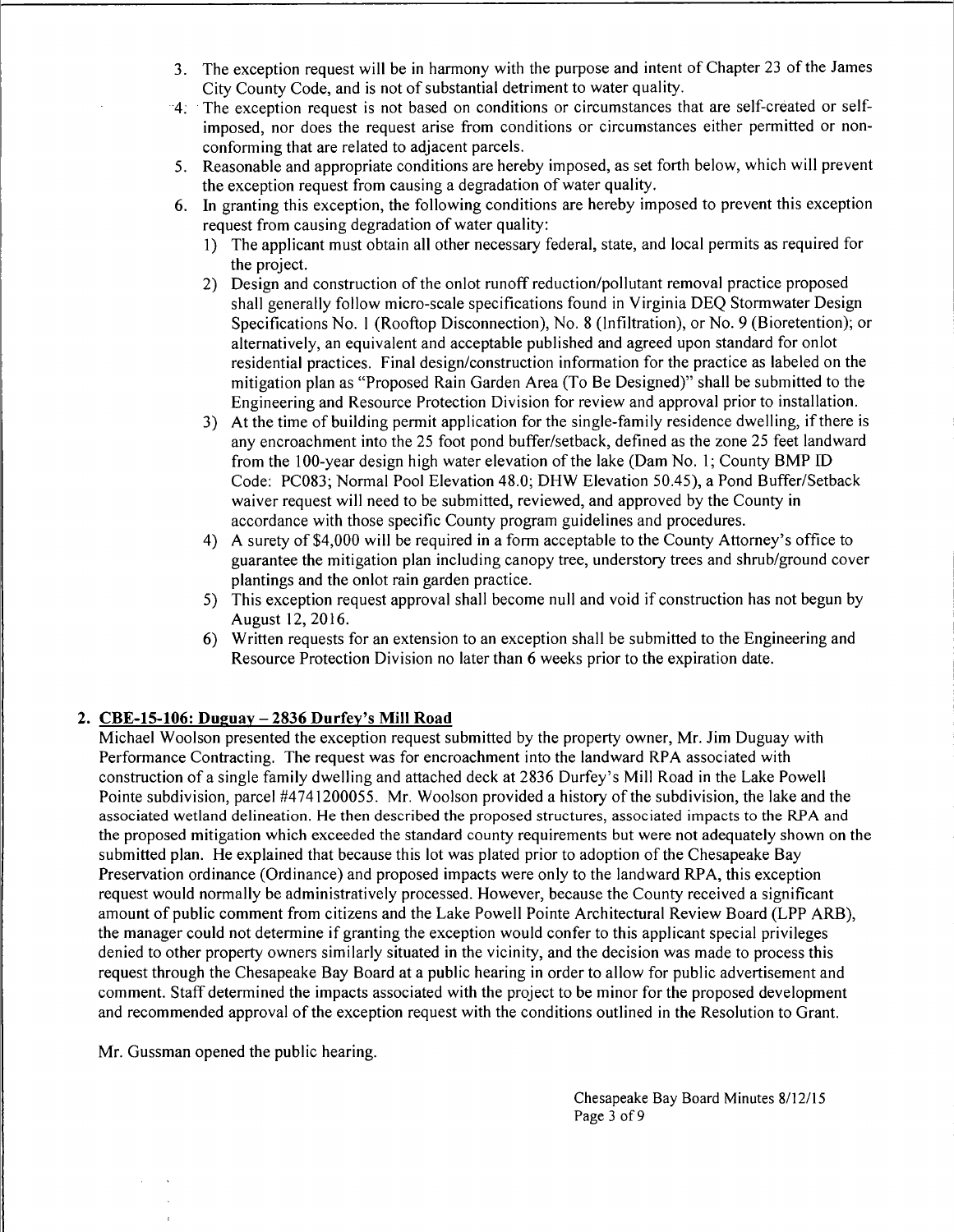- A. Mr. Jim Duguay the applicant and owner, stated he submitted the application and plans for the new residence as required and would correct the mitigation plan as requested.
- B. Mr. Stephen Pond, 2840 Durfey's Mill Rd, representing the LPP ARB, spoke on behalf of the other members of the LPP ARB and several Lake Powell Pointe residents, who were also in attendance. Mr. Pond presented the Board and Staff with written comments and diagrams for the project file. They were requesting that the Board defer action on this application for the following reasons:
	- The Performance Contracting (Builder) plan before the Board was disapproved by the Lake Powell Pointe Architectural Review Board (LPP ARB) on July 3, 2015.
	- The above-ground finished square footage was well below minimum requirement and a front entry garage was not accepted.
	- Builder has submitted a new plan to the LPP ARB having a side entry garage and 1100 sq. ft. of finished second floor space.
	- Builder's proposed new site plan shifts the house foundation to the right, and adds impervious driveway area in the Resource Protection Area (RPA), and shows a different grading design.
	- Builder has not disclosed this new site plan to the JCC E&RP Staff for their review and assessment of the sufficiency of his mitigation plan in light of these changes.
	- Defer action on CBE-15-106 until a full site plan proposal, approved by the LPP ARB, is reviewed by JCC staff.

Mr. Pond also felt that the location of the wetlands and RPA presented in the Staff presentation was incorrect and he questioned the standard for requiring minimum impact to the RPA. He felt the applicant could propose a plan that required less impervious area and less clearing in the RPA. Mr. Pond stated that if the applicant presented a plan to Staff that was approved by the LPP ARB they would not object to it being handled administratively.

Mr. Gussman advised Mr. Duguay that if the Board approved the exception request and plan as presented, he would have to adhere to this plan or he would be in violation of the approval. He suggested the changes be worked out before the Board voted on the exception request.

A. Mr. Duguay said the LPP ARB denied his plan for a front load garage and he has submitted a plan to them for a side load garage and driveway. The house has been moved 2 or 3 feet to the right however the house footprint and impact to the RPA has not changed.

Mr. Gussman thought there might be a substantial change in the plan and asked Mr. Woolson if he thought the change would alter the RPA impacts and mitigation requirements.

Mr. Hughes also thought the plan for a side load garage would increase the impervious cover. He asked if a plan was approved by the LPP ARB would staff review it administratively.

Mr. Woolson said he briefly looked at the documents submitted by Mr. Pond. At this time he agreed with the location of the wetland and RPA location on the site plan submitted by the applicant however, without further review of an actual revised plan he could not comment on whether or not a side load garage plan would change the impacts to the RPA or the mitigation requirements. He stated that a plan approved by the LPP ARB, with no objection by the neighbors, and only impacting the landward RPA, could be reviewed administratively.

Mr. Hughes advised Mr. Duguay that he could request a deferral to work out an acceptable plan with the LPP ARB.

A. Mr. Duguay said he was asking for approval on the plan as submitted. He said if the plan has to be revised he will resubmit it for administrative approval as Mr. Pond agreed to or for this Board's approval if necessary.

**College** 

Chesapeake Bay Board Minutes 8/12/15 Page 4 of 9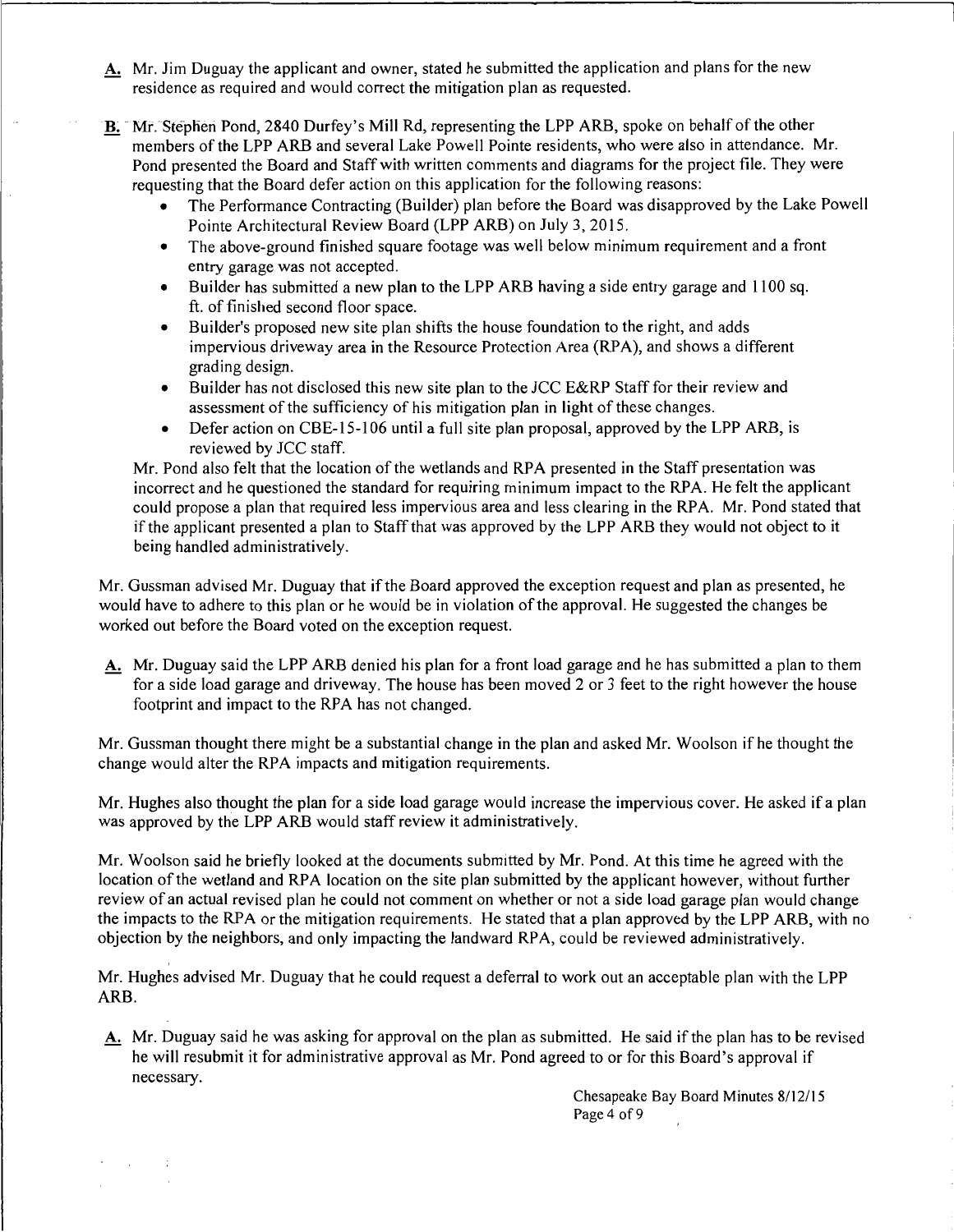Mr. Woolson stated that any change in the RPA impacts would require new approval either administratively or by this Board.

B. Mr. Pond stated his concern was that if the Board approved this plan, the lot would be cleared without approval for a structure. In addition he felt the location of the RPA was incorrect.

Mr. Gussman closed the public hearing as no one else wished to speak.

Mr. Roadley stated he did not question the surveyed wetland delineation on the submitted plan however, he did feel the applicant was placing the Board in a difficult position of voting this plan up or down knowing it could not be constructed as presented.

Mr. Schmidt also stated he did not want to approve a plan that might not have correct RPA and knowing the impact might change.

Mr. Hughes stated the only thing for the Board to consider was the impact to the RPA as indicated on the plan presented to them.

Mr. Bott stated if the house and RPA impact shift, the applicant will have to reapply for an exception to the Ordinance.

Mr. Gussman repeated that if the Board approved this plan, this is the only thing that could be constructed. He directed Staff to closely monitor this project and issue a violation if there was any deviation from this plan without additional approvals.

Mr. Bott made a motion to adopt the resolution to grant the exception for Chesapeake Bay Board Case CBE-15- 106 at 2836 Durfey's Mill, Parcel ID #4741200055.

The motion was approved by a 3-2 vote. (Aye: Bott, Hughes, Gussman) (Nay: Schmidt, Roadley)

Mr. Gussman again directed staff to closely monitor this project.

### RESOLUTION GRANTING AN EXCEPTION ON JCC RE TAX PARCEL 4741200055

- WHEREAS, Mr. Jim Duguay, Performance Contracting (the "Applicant") has applied to the Chesapeake Bay Board · of James City County (the "Board") to request an exception to the use of the Resource Protection Area (the "RPA") on a parcel of property identified as JCC RE Tax Parcel 474 I 200055 and further identified as 2836 Durfey's Mill Road in the Lake Powell Pointe subdivision (the "Property") as set forth in the application CBE-15-106 for the purpose of constructing a single family home, and attached deck; and
- WHEREAS, the Board has listened to the arguments presented and has carefully considered all evidence entered into the record.
- NOW, THEREFORE, following a public hearing on August 12, 2015, the Chesapeake Bay Board of James City County by a majority vote of its members FINDS that:
	- 1. The exception request is the minimum necessary to afford relief.

Chesapeake Bay Board Minutes 8/12/15 Page 5 of 9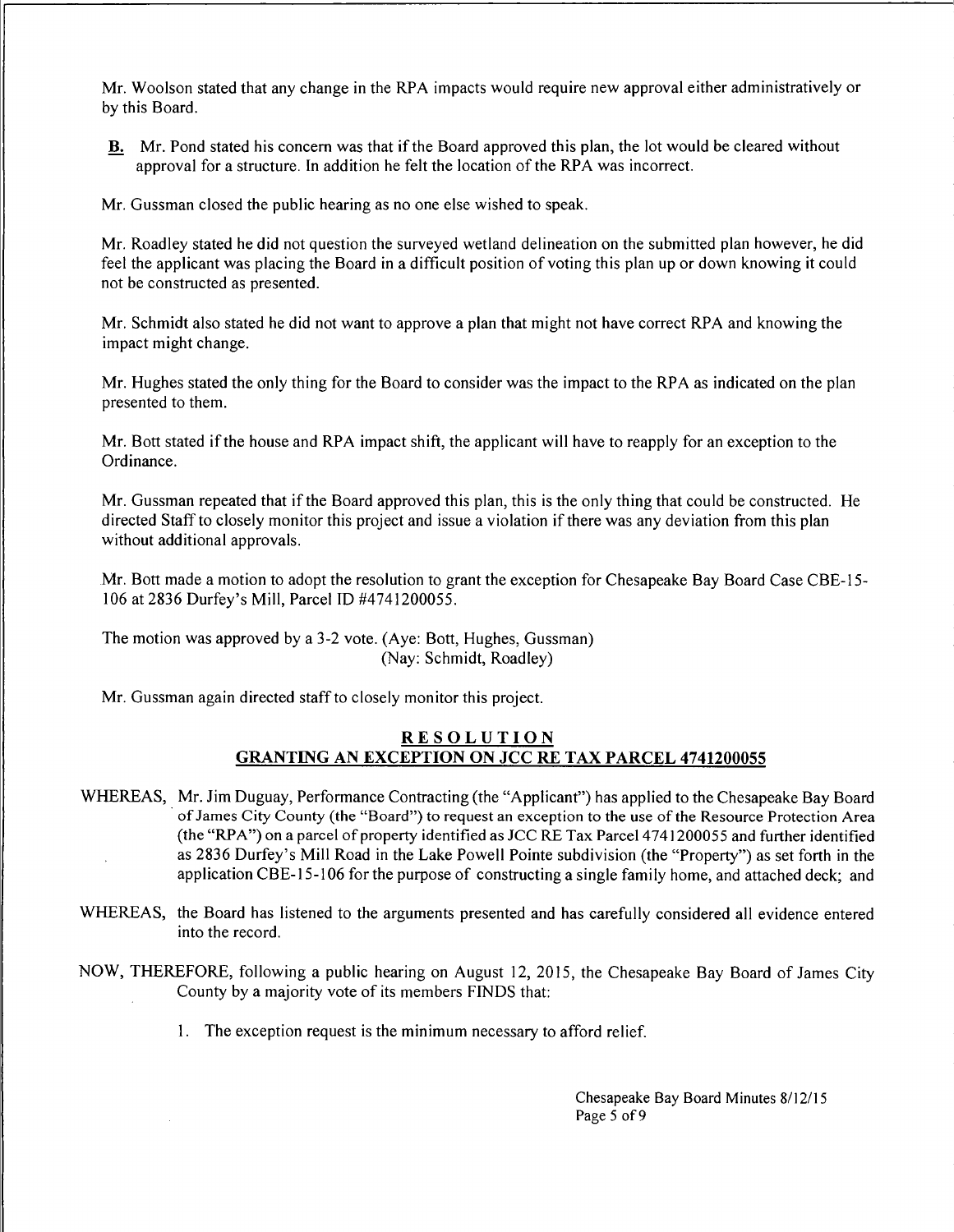- 2. Granting the exception will not confer upon the Applicant any special privileges denied by Chapter 23, Chesapeake Bay Preservation, of the James City County Code, to other property owners similarly situated in the vicinity.
- 3. The exception request will be in harmony with the purpose and intent of Chapter 23 of the James City County Code, and is not of substantial detriment to water quality.
- 4. The exception request is not based on conditions or circumstances that are self-created or selfimposed, nor does the request arise from conditions or circumstances either permitted or nonconforming that are related to adjacent parcels.
- 5. Reasonable and appropriate conditions are hereby imposed, as set forth below, which will prevent the exception request from causing a degradation of water quality.
- 6. In granting this exception, the following conditions are hereby imposed to prevent this exception request from causing degradation of water quality:
	- 1) The applicant must obtain all other necessary federal, state, and local permits as required for the project.
	- 2) The applicant must resubmit an acceptable mitigation plan encompassing 1 canopy tree, 5 understory trees and 16 shrubs, as outlined in the application.
	- 3) Prior to construction, a \$1,500 surety to guarantee the mitigation plantings shall be submitted in a form acceptable to the County Attorney's office.
	- 4) This exception request approval shall become null and void if construction has not begun by August 12,2016.
	- 5) Written requests for an extension to an exception shall be submitted to the Engineering and Resource Protection Division no later than 6 weeks prior to the expiration date.

# 3. CBE-15-107: Sawin - 1588 Harbor Rd

 $\mathcal{L} = \{ \mathcal{L} \mid \mathcal{L} \in \mathcal{L} \}$ 

Michael Woolson presented the exception request submitted by property owners John and Lisa Sawin for encroachment into the landward RPA associated with the expansion of a patio at 1588 Harbor Road within the Governor's Land subdivision, parcel #4310200021. Mr. Woolson described the current conditions of the site, the proposed expansion and the proposed mitigation which exceeded the standard mitigation requirements. He advised the Board that the patio was also within a conservation easement dedicated to the County and would require his approval to meet the terms of this easement. He also described the drainage system for the marina village and stated this project did not propose any changes to this drainage system. Staff determined impacts associated with this proposal to be minor and recommended approval of the exception request with the conditions outlined in the Resolution to Grant.

Mr. Gussman asked for more information on the conservation easement.

Mr. Woolson stated the easement allowed for 15 feet of encroachment up to the berm that was constructed for the drainage of impervious cover and this proposal did not go beyond that berm or alter the drainage so his approval for the encroachment into the conservation easement would be given if this Board approved the encroachment into the RPA.

Mr. Roadley asked if the berm was located along the fence.

Mr. Woolson indicated the location of the drain inlet depicted on the submitted plan with notes that this area was not to be disturbed.

Mr. Schmidt asked what material would be used to construct the patio.

Mr. Woolson stated it was a brick paver set on a sand bed, not necessarily a pervious paver but it had a pervious nature.

> Chesapeake Bay Board Minutes 8/12/15 Page 6 of 9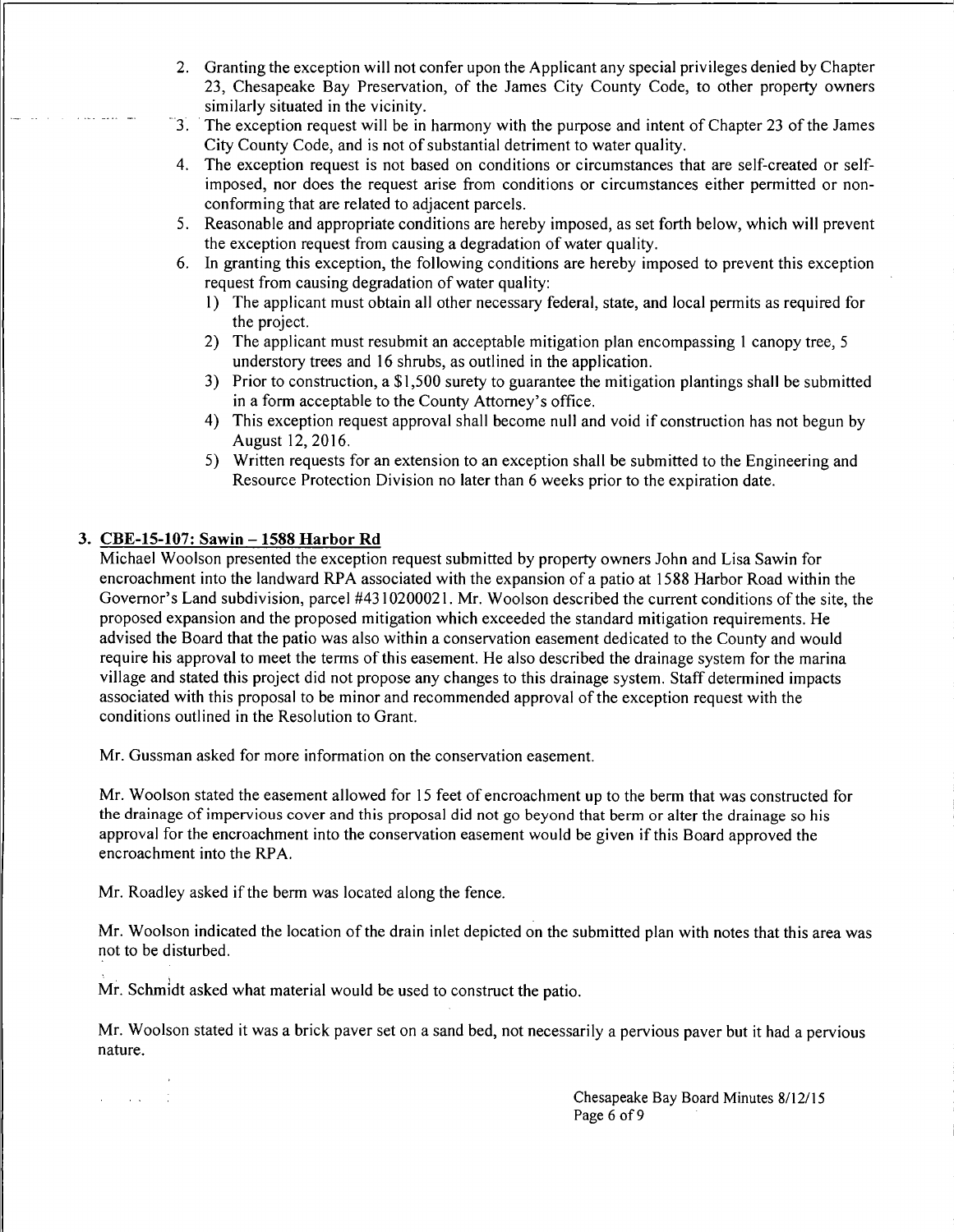Mr. Gussman opened the public hearing and closed the public hearing as no one wished to speak.

Mr. Roadley noted that this case was different from other applications at the marina as there was minimal impact with no proposed alternation to drainage system.

Mr. Schmidt made a motion to adopt the resolution to grant the exception for Chesapeake Bay Board Case CBE-15-107 at 1588 Harbor Road, Parcel ID #4310200021.

The motion was approved by a 5-0 vote.

 $\vdots$  $\mathcal{L}_{\mathcal{A}}$ 

#### **RESOLUTION GRANTING AN EXCEPTION ON JCC RE TAX PARCEL 4310200021**

- WHEREAS, John and Lisa Sawin, (the "Applicant") have applied to the Chesapeake Bay Board of James City County (the "Board") requesting an exception to the use of the Resource Protection Area (the "RPA") on a parcel of property identified as JCC RE Tax Parcel No. 431020002 land further identified as 1588 Harbor Road in the Governor's Land at Two Rivers subdivision (the "Property") as set forth in the application CBE-15-107 for the purpose of installing a patio expansion; and
- WHEREAS, the Board has listened to the arguments presented and has carefully considered all evidence entered into the record.

NOW, THEREFORE, following a public hearing on August 12, 2015 the Chesapeake Bay Board of James City . County by a majority vote of its members FINDS that:

- 1. The exception request is the minimum necessary to afford relief.
- 2. Granting the exception will not confer upon the Applicant any special privileges denied by Chapter 23, Chesapeake Bay Preservation, of the James City County Code, to other property owners similarly situated in the vicinity.
- 3. The exception request will be in harmony with the purpose and intent of Chapter 23 of the James City County Code, and is not of substantial detriment to water quality.
- 4. The exception request is not based on conditions or circumstances that are self-created or selfimposed, nor does the request arise from conditions or circumstances either permitted or nonconforming that are related to adjacent parcels.
- 5. Reasonable and appropriate conditions are hereby imposed, as set forth below, which will prevent the exception request from causing a degradation of water quality.
- · 6. In granting this exception, the following conditions are hereby imposed to prevent this exception request from causing degradation of water quality:
	- 1) The Applicant must obtain all other necessary federal, state and local permits as required for the project.
	- 2) A surety of \$500 will be required in a form acceptable to the James City County Attorney's office to guarantee the mitigation plantings.
	- 3) This exception request approval shall become null and void if construction has not begun by August 12, 2016.
	- 4) Written requests for an extension to an exception shall be submitted to the Engineering and Resource Protection Division no later than 6 weeks prior to the expiration date.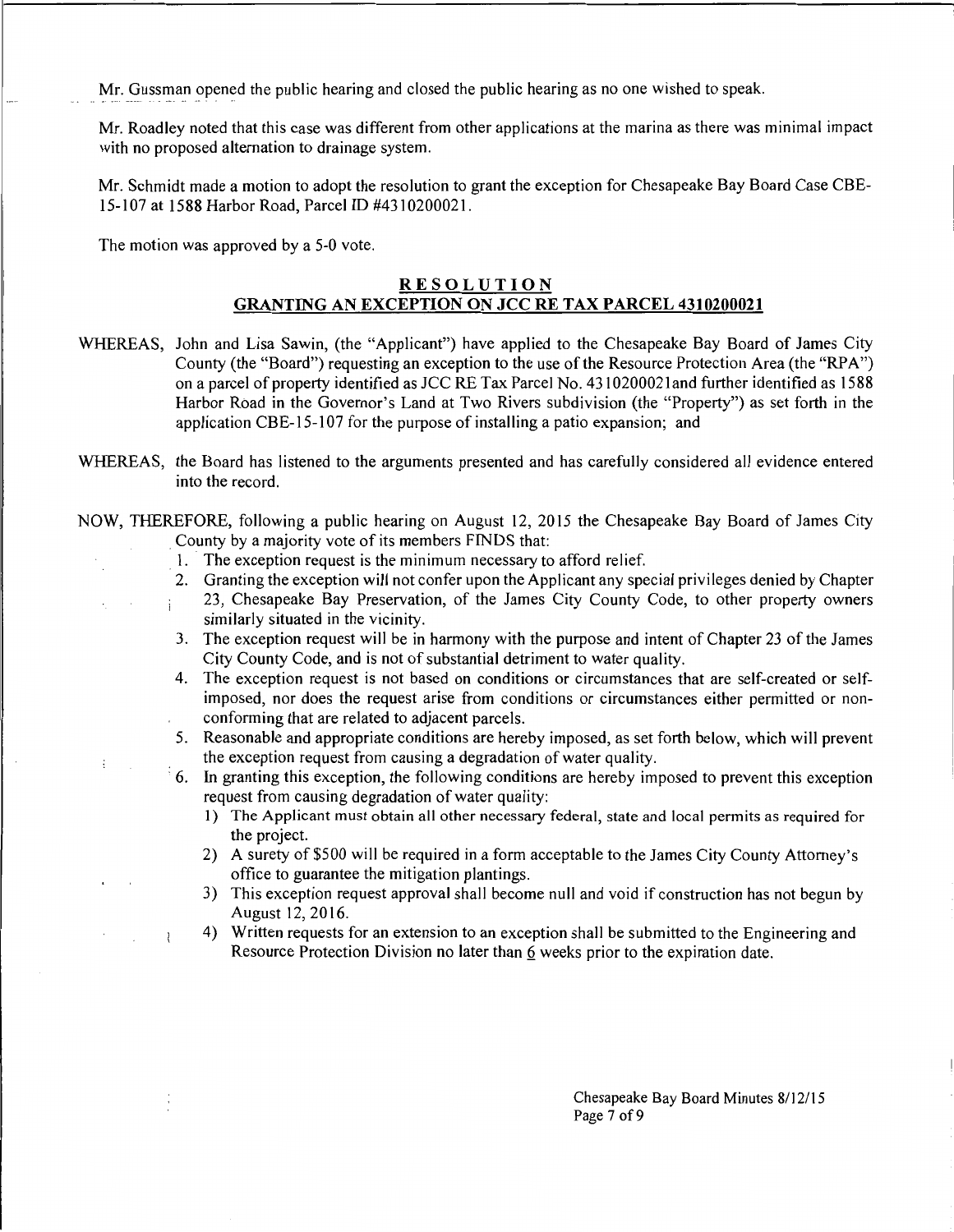### 4. CBE-16-002: Hanson/Green Side Up Landscaping-113 Burnham

Michael Woolson presented the exception request submitted by Jim Gallagher, Green Side Up Landscaping, on behalf of property owners Gregg and Deborah Hanson, for encroachment into the RPA associated with installation of a patio and retaining walls as part of the mitigation plan for case CBE-14-084 for a single family dwelling, approved by this Board on June 11, 2014. The project is located at 113 Burnham in the Ford's Colony subdivision, parcel #3720300144. He explained that all conditions of the granting resolution for the house had been met except for this mitigation plan and the nutrient management program. He described the current conditions of the site and the location of the proposed patio, walls and turf. He also informed the Board that Staff was agreeable to the proposed use of fems on a 6: I basis as a substitute for some of the shrubs and therefore the plan met the standard mitigation requirements. Staff determined impacts associated with this proposal to be minor and recommended approval of the exception request with the conditions outlined in the Resolution to Grant.

Mr. Schmidt asked if a cross section plan has been submitted for the retaining walls.

Mr. Woolson said only a copy of a standard block wall which was included in the Board package.

Mr. Gussman opened the public hearing.

A. Jim Gallagher, Green Side Up Landscaping said he had not wanted to design a wall plan until he was sure this exception request would be approved. He said he would need to provide the design plan for the building permit.

Mr. Gussman closed the public hearing as no one else wished to speak.

Mr. Schmidt made a motion to adopt the resolution to grant the exception for Chesapeake Bay Board Case CBE-16-002 at 113 Burnham, Parcel ID #3720300144.

The motion was approved by a 5-0 vote.

# **RESOLUTION** GRANTING AN EXCEPTION ON JCC RE TAX PARCEL 3720300144

- WHEREAS, Mr. Jim Gallagher, Green Side Up Landscaping on behalf of Gregg and Deborah Hanson, (the · "Applicant") has applied to the Chesapeake Bay Board of James City County (the "Board") to request an exception to the use of the Resource Protection Area (the "RPA") on a parcel of property identified as JCC RE Tax Parcel No. 3720300144 and further identified as 113 Burnham in the Ford's Colony subdivision (the "Property") as set forth in the application CBE-16-002 for the purpose of installing . the mitigation including retaining walls and a patio for the approved Chesapeake Bay exception CBE-14-084 at the same address.
- WHEREAS, the Board has listened to the arguments presented and has carefully considered all evidence entered into the record.

NOW, THEREFORE, following a public hearing on August 12, 2015, the Chesapeake Bay Board of James City County by a majority vote of its members FINDS that:

- 1. The exception request is the minimum necessary to afford relief.
- 2. Granting the exception will not confer upon the Applicant any special privileges denied by Chapter 23, Chesapeake Bay Preservation, of the James City County Code, to other property owners similarly situated in the vicinity.

Chesapeake Bay Board Minutes 8/12/15 Page 8 of 9